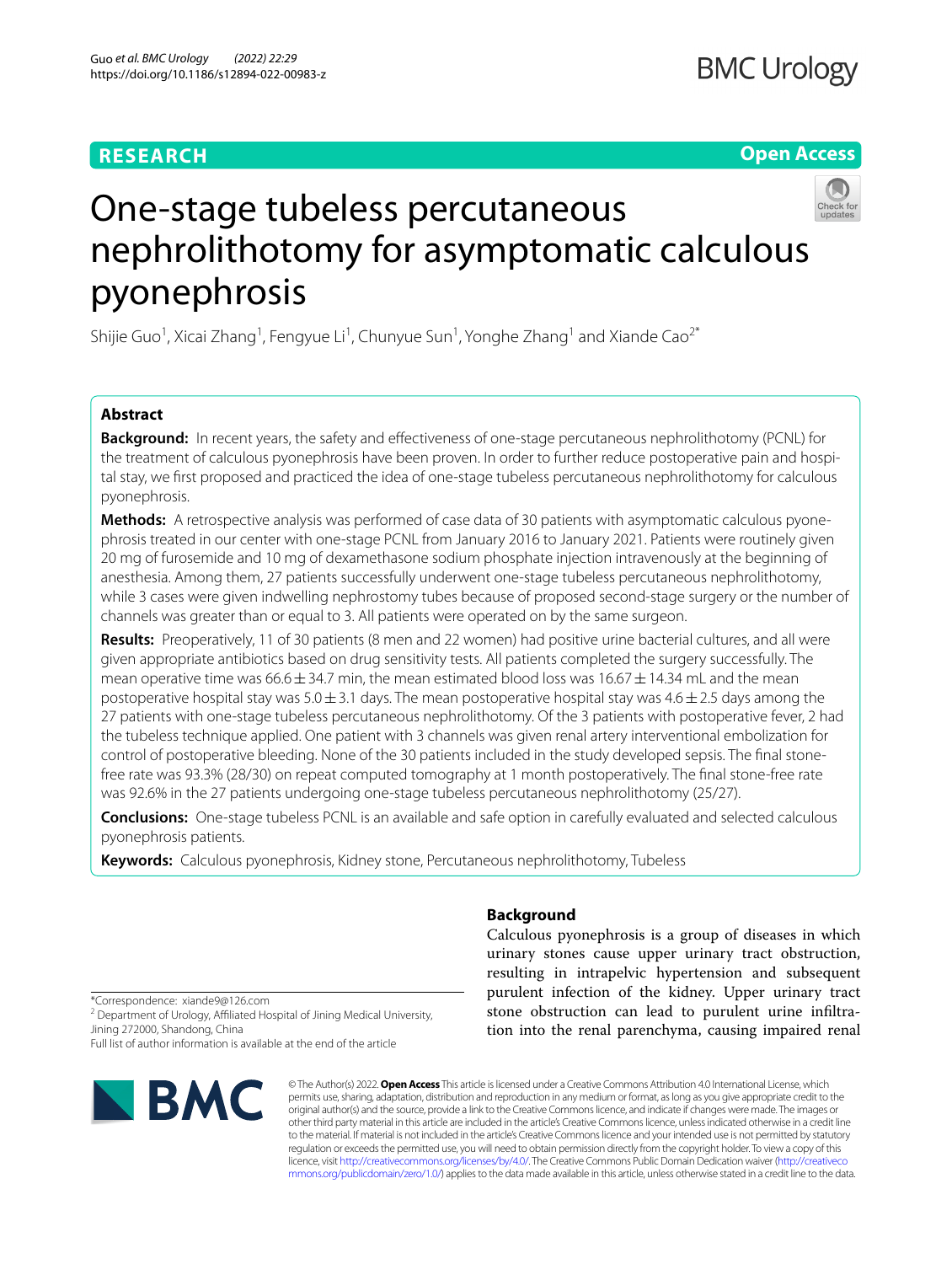function, so relieving the obstruction and draining the pus is the key to treatment [\[1](#page-5-0)]. Staged treatment of calculous pyonephrosis can be chosen, i.e., adequate drainage and anti-infective treatment by placing a nephrostomy tube in the frst stage. After the drained urine becomes clear and the bacterial culture is negative, second-stage lithotripsy via PCNL can be performed to prevent urogenic sepsis caused by bacterial and endotoxin refux due to high perfusion pressure [[2\]](#page-5-1). However, staged treatment of calculous pyonephrosis inevitably increases the length of the hospital stay and prolongs the duration of painful discomfort caused by indwelling nephrostomy tubes.

With the continuous development of percutaneous nephrolithotomy and further improvement of surgical instruments [\[3](#page-5-2)], the concept of one-stage percutaneous nephrolithotomy for calculous pyonephrosis has been accepted by urologists  $[1, 4-6]$  $[1, 4-6]$  $[1, 4-6]$  $[1, 4-6]$  $[1, 4-6]$ . A study by Huang et al. [[7\]](#page-6-1). demonstrated that one-stage PCNL for calculous pyonephrosis reduced the length of hospital stay and treatment costs while ensuring patient safety. In addition, a meta-analysis by Xun et al. [\[8](#page-6-2)]. showed that tubeless PCNL reduced the patient's hospital stay by 1.27 days, allowed for an earlier return to normal activity by 4.24 days, reduced the need for postoperative analgesia, and reduced the risk of urinary leakage compared to standard PCNL. Crook et al. [[9\]](#page-6-3) also showed that the tubeless PCNL technique signifcantly reduced postoperative pain and the length of hospital stay without increasing the incidence of postoperative complications. Therefore, it is reasonable to conclude that one-stage PCNL combined with the tubeless technique is feasible for the treatment of calculous pyonephrosis.

Since 2016, we have been practicing one-stage tubeless PCNL for carefully evaluated and selected patients with calculous pyonephrosis and have achieved good results so far, which are reported as follows.

## **Methods**

### **Patients**

We retrospectively analyzed the clinical data of 30 patients with a postoperative diagnosis of asymptomatic calculous pyonephrosis who were treated with PCNL in the Department of Urology, Afliated Hospital of Jining Medical University, from January 2016 to January 2021. We defned asymptomatic calculous pyonephrosis as a patient diagnosed with a renal stone by computed tomography (CT), who did not require emergency surgery to remove the obstruction to protect their renal function, who had no preoperative diagnosis of a systemic infammatory response syndrome, and who was observed intraoperatively to have turbid purulent fuid, pus accumulation in the kidney or pus moss attached to the stone. The patients' general condition, laboratory parameters, imaging fndings, and surgical data were obtained from our center's electronic medical record database.

## **Clinical data**

Pre-, intra- and post-operative clinical data of the patients were collected. The preoperative data collected included imaging and laboratory fndings in addition to baseline characteristics such as patient gender, comorbidities, and age. The results of the full ureteral CT were collected for ascertaining the location, type of stone (solitary stone, staghorn stone, multiple stones), size, CT value of the main part of the stone and the degree of hydronephrosis (mild, moderate, severe). Laboratory test data related to the infection were collected, including blood leukocytes, urine routine, urine bacterial culture and drug sensitivity tests. Patients with positive urine bacterial cultures were given antibiotics based on the drug sensitivity tests, and the rest were given empirical antibiotics. Surgical data were collected on the surgical procedure, operative time, and estimated intraoperative bleeding. Postoperative data were collected mainly on complications, immediate stone-free rate, and fnal stone-free rate.

The absence of residual stones or residual stones  $\leq$  4 mm was defined as stone-free [[10\]](#page-6-4). CT was reviewed at 3–5 days and 1 month postoperatively, respectively, and was used to assess the patients' immediate stone-free rate and final stone-free rate. The Clavien– Dindo grading system  $[11]$  $[11]$  was used to grade the patients for postoperative complications. A clinical diagnosis of sepsis was made for patients with a score of  $\geq 2$  on the sequential organ failure assessment (SOFA) scale [\[12](#page-6-6)].

## **Surgical method**

All 30 patients were given static inhalation compound anesthesia, and 20 mg of furosemide and 10 mg of dexamethasone sodium phosphate injection were given by intravenous push at the beginning of anesthesia. After the onset of anesthesia, 11 patients were placed in the truncated position, the F5 ureteral catheter was placed retrogradely, while the F16 catheter was left in the prone position; 19 patients were placed in the prone position after direct catheterization. Routine disinfection and towel laying were performed.

The best puncture site was selected between the midaxillary line and the parascapular line on the afected side, and the target renal calyces were located under ultrasound (Mindray Portable M5, Shenzhen, China ) guidance. After the 18G puncture needle successfully entered the collecting system, the needle core was withdrawn, and white turbid purulent fuid was seen in some patients. For these patients, the pus was retained and sent for bacterial culture and drug sensitivity testing, and anti-infective treatment was performed with intravenous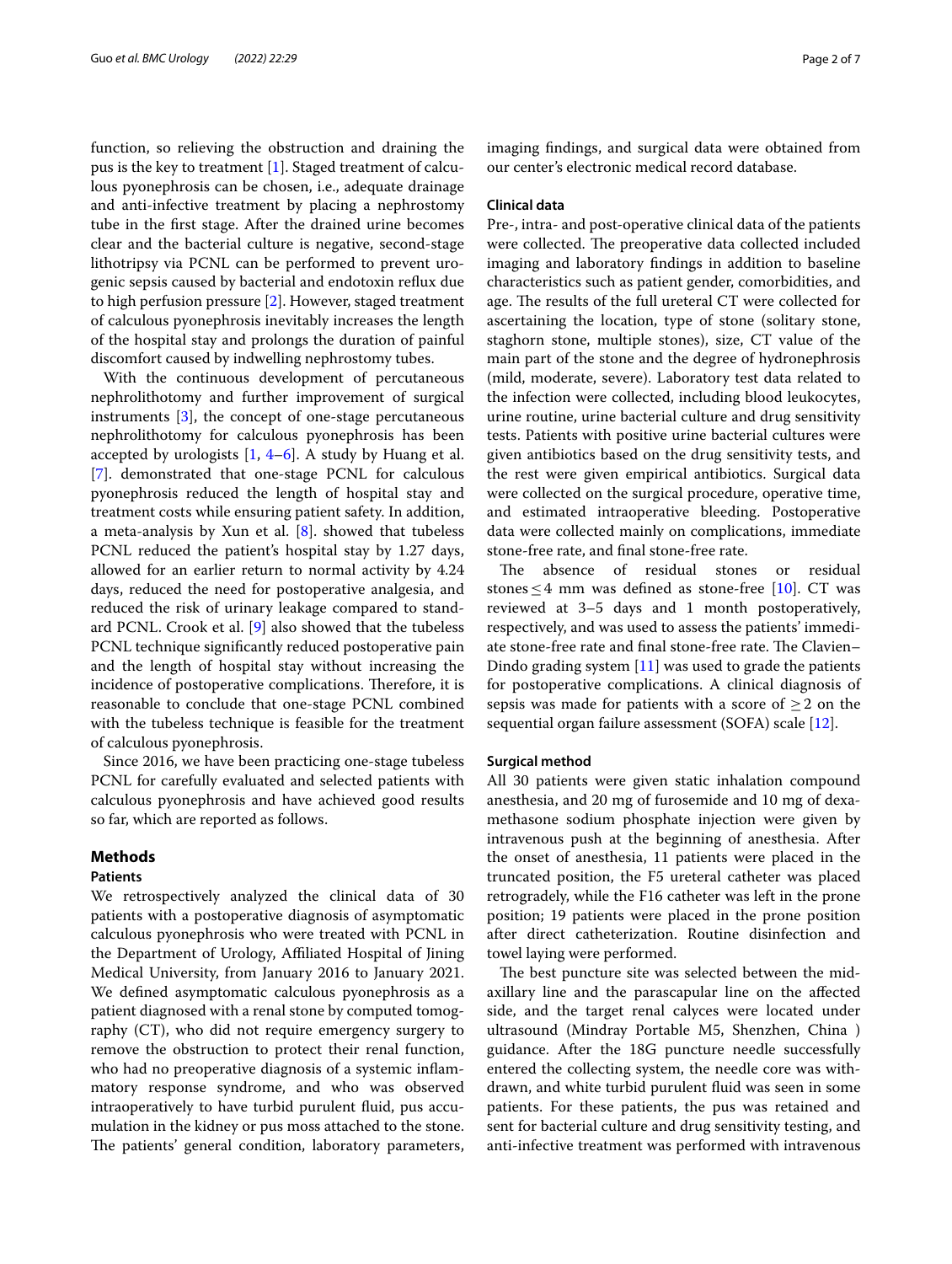imipenem. A 0.038-inch zebra wire was introduced, the skin was incised at the puncture site for approximately 0.8 cm, and then the F20 fascial dilator was introduced using the one-shot dilatation method to establish percutaneous renal access. A F8.0/9.8 ureteroscope (Richard Wolf, Knittlingen, Germany) was inserted and connected to a suction device (a common negative pressure suction device used for blood suction during laparoscopic surgery) to aspirate the visible pus. After removing the purulent secretions, a holmium laser (Curestar HANS-H75, Hefei, China) and/or pneumatic ballistics (Funard, Beijing, China) were introduced for lithotripsy. Stone fragments were removed promptly during lithotripsy to avoid increased intrapelvic pressure due to stone obstruction between the sheaths.

For patients from which we could not remove the kidney stones with a single access, we performed multiple accesses stone removal. Patients who planned to undergo second-stage lithotripsy (1 case) or had 3 or more percutaneous renal accesses (2 cases) were treated with a postoperative indwelling nephrostomy tube to reduce the risk of infection. The remaining patients (27 cases) did not have indwelling nephrostomy tubes placed. All patients were operated on by the same surgeon.

#### **Statistical methods**

We used Excel for data entry. SPSS 25.0 was used for data analysis. The measurement data are expressed as mean±standard deviation. Count data are described using the number of cases.

## **Results**

In this study there were 8 men and 22 women. Seven patients had hypertensive disease and 4 had diabetes mellitus. The mean age of the patients was  $53.8$  (29–79) years with a mean body mass index  $25.5 \pm 5.2$  kg/m<sup>2</sup>. CT fndings throughout the ureter suggested that the stones were located in the right kidney in 12 cases and in the left kidney in 18 cases. There were single stones in 5 cases, staghorn stones in 9 cases and multiple stones in 16 cases; the CT value of the main part of the stones was 844.14±340.51 HU; all were accompanied by diferent degrees of hydronephrosis. The mean preoperative blood leukocyte was  $7.0 \pm 2.5~(10^9)$ L) in 30 patients.

The 11 patients with a positive urine culture in the middle segment were treated with antibiotics selected based on drug sensitivity tests. The other 19 patients with negative urine cultures were given empirical broadspectrum antibiotics. The median duration of antibiotic use was  $3(1-10)$  days in all patients. The preoperative urine routine suggested 8 patients with positive nitrite, of which 7 had a positive urine culture (5 *Escherichia coli* and 2 *Klebsiella pneumoniae*). Patient-specifc basic

information and their stone characteristics are summarized in Table [1.](#page-2-0)

All 30 patients were successfully treated in one stage, with a mean operative time of  $66.6 \pm 34.7$  min and a mean estimated intraoperative blood loss of  $16.67 \pm 14.34$  mL. The mean postoperative hospital stay was  $5.0 \pm 3.1$  days. The mean postoperative hospital stay was  $4.6 \pm 2.5$  days

<span id="page-2-0"></span>**Table 1** Basic information and stone characteristics of the patients ( $n=30$ )

| <b>Patient Information</b>                              | <b>Results</b>  |
|---------------------------------------------------------|-----------------|
| Age (years, mean $\pm$ SD)                              | $53.8 \pm 11.8$ |
| Gender [cases, (%)]                                     |                 |
| Male                                                    | 8/30(26.7)      |
| Female                                                  | 22/30 (73.3)    |
| BMI [kg/m <sup>2</sup> , cases, (%)]                    |                 |
| < 18.5                                                  | 1/30(3.3)       |
| $18.5 - 24.9$                                           | 14/30 (46.7)    |
| >25.0                                                   | 15/30 (50.0)    |
| Underlying disease [cases, (%)]                         |                 |
| None                                                    | 19/30 (63.3)    |
| Hypertensive disease                                    | 7/30(23.3)      |
| Diabetes mellitus                                       | 4/30(13.3)      |
| Stone location [cases, (%)]                             |                 |
| Right                                                   | 12/30 (40.0)    |
| Left                                                    | 18/30 (60.0)    |
| Type of stone [cases, (%)]                              |                 |
| Solitary stone                                          | 5/30(16.7)      |
| Staghorn stone                                          | 9/30(30.0)      |
| Multiple stones                                         | 16/30 (53.3)    |
| Length of single and staghorn stone (mm, mean $\pm$ SD) | $29.6 \pm 10.9$ |
| Multiple stones length diameter (mm, mean $\pm$ SD)     | $56.7 \pm 19.1$ |
| CT values of stones [HU, cases, (%)]                    |                 |
| < 800                                                   | 17/30 (56.7)    |
| $\geq 800$                                              | 13/30 (43.3)    |
| Hydronephrosis [cases, (%)]                             |                 |
| Mild                                                    | 11/30 (36.7)    |
| Moderate                                                | 11/30 (36.7)    |
| Severe                                                  | 8/30(26.6)      |
| Preoperative blood WBC (10 <sup>9</sup> /L)             | $7.0 \pm 2.5$   |
| Preoperative urine culture [cases, (%)]                 |                 |
| Negative                                                | 19/30 (63.3)    |
| Escherichia coli                                        | 7/30(23.3)      |
| Klebsiella pneumoniae                                   | 2/30(6.7)       |
| Pseudomonas aeruginosa                                  | 1/30(3.3)       |
| Aspergillus chimaera                                    | 1/30(3.3)       |
| Preoperative urine nitrite [Example, (%)]               |                 |
| Positive                                                | 8/30(26.7)      |
| Negative                                                | 22/30 (73.3)    |

*BMI* body mass index, *CT* computed tomography, *SD* standard deviation, *WBC* white blood cell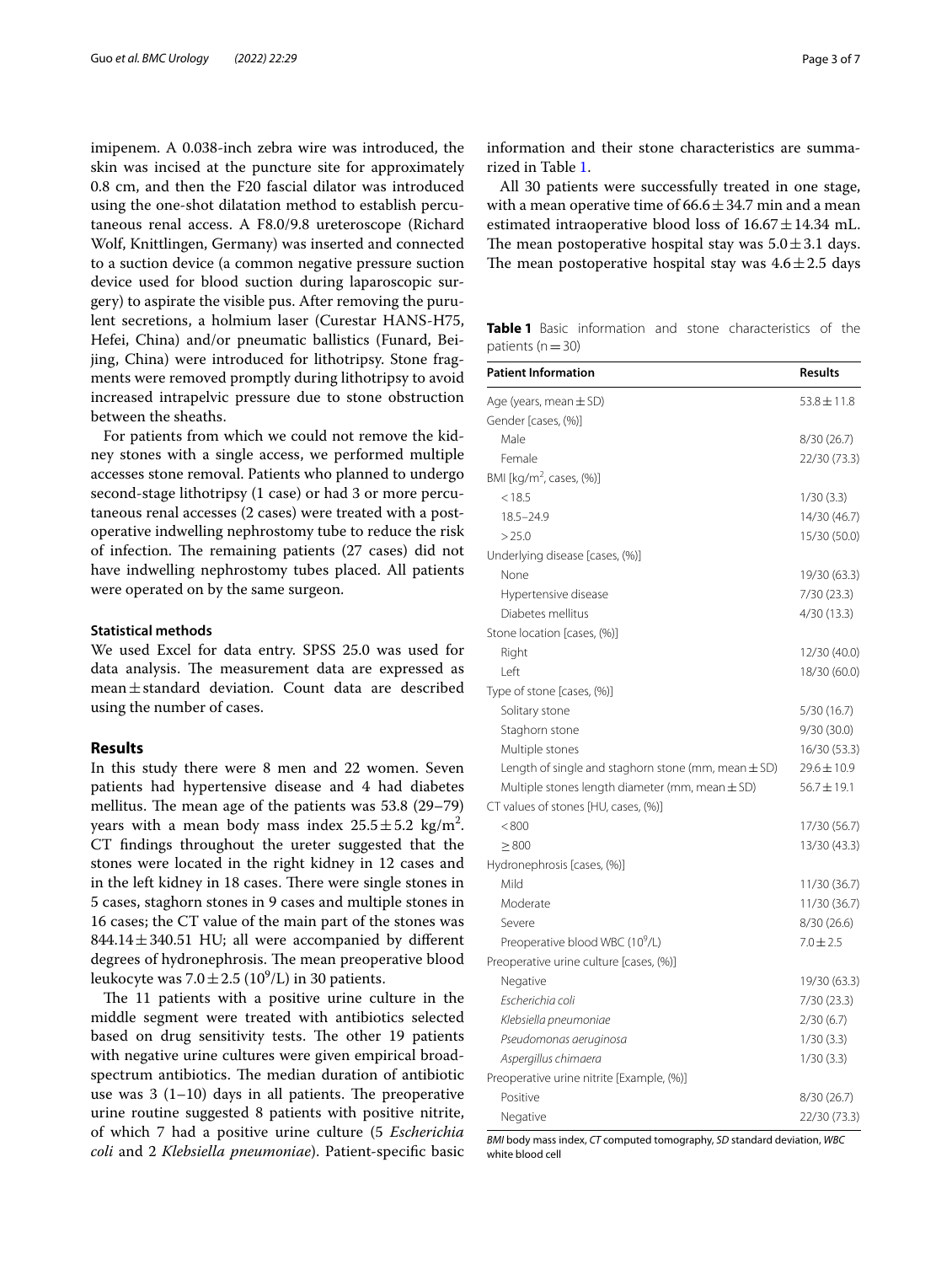for the 27 patients with one-stage tubeless percutaneous nephrolithotomy. Postoperative anti-infective treatment with imipenem was continued for 2–3 days for the 19 patients with severe pus accumulation in the kidney. The pus was cultured and 11 of them were positive, and antibacterial drugs were continued according to the results of the drug sensitivity test.

Postoperative infrared spectroscopy was used to determine the composition of the stones, and 14 cases were found to contain infected stones, while the remaining 15 cases had calcium oxalate as the main component and 1 case had anhydrous uric acid.

The mean postoperative blood leukocyte was  $9.6 \pm 4.3$  $(10<sup>9</sup>/L)$  in 30 patients. Three patients developed an elevated body temperature (> 38.5 °C) postoperatively, two of whom were patients who underwent one-stage tubeless percutaneous nephrolithotomy. As a Clavien–Dindo grade I complication, we continued to give antibacterial drugs and symptomatic treatment and all improved; one 3-channel patient developed postoperative hematuria and decreased hemoglobin to 70 g/L

and was given renal artery interventional embolization (Clavien–Dindo grade IIIa), and the patient's condition was controlled. None of the 30 patients included in this study developed sepsis.

The immediate stone-free rate and final stone-free rate were 83.3% (25/30) and 93.3% (28/30) in 30 patients when CT was repeated 3–5 days and 1 month after surgery, respectively. The immediate and final stone-free rates were 92.6% (25/27) for the 27 patients who did not have an indwelling nephrostomy tube. One of the patients with residual stones had an intraoperative nephrostomy tube placed because of the prolonged operation due to the stone flling in multiple calyces, and the stone was removed in a second stage operation 1 week later. Four patients had residual stones less than 10 mm in size, and 2 of them expelled them within 1 month after the operation. The other two patients without tubularization were treated with extracorporeal shock wave lithotripsy, and the stones were expelled successfully. The surgical results and postoperative complications of the patients are summarized in Table [2](#page-3-0).

<span id="page-3-0"></span>**Table 2** Surgical outcomes and postoperative complications of the patients ( $n=30$ )

| <b>Statistical variables</b>                                                    | <b>Results</b>  |
|---------------------------------------------------------------------------------|-----------------|
| Operative time (min, mean $\pm$ SD)                                             | $66.6 \pm 34.7$ |
| Estimated intraoperative bleeding volume (mL, mean $\pm$ SD)                    | $16.7 \pm 14.3$ |
| Retained nephrostomy tube [cases, (%)]                                          |                 |
| Yes                                                                             | 3/30(10.0)      |
| None                                                                            | 27/30 (90.0)    |
| Postoperative hospital stay of all 30 patients (day, mean $\pm$ SD)             | $5.0 \pm 3.1$   |
| Postoperative hospital stay of the 27 one-channel patients (day, mean $\pm$ SD) | $4.6 \pm 2.5$   |
| Pus culture [cases, (%)]                                                        |                 |
| Negative                                                                        | 8/19(42.1)      |
| Aspergillus chimaera                                                            | 5/19(26.3)      |
| Escherichia coli                                                                | 3/19(15.8)      |
| Klebsiella pneumoniae                                                           | 2/19(10.5)      |
| Pseudomonas aeruginosa                                                          | 1/19(5.3)       |
| Postoperative blood WBC (10 <sup>9</sup> /L)                                    | $9.6 \pm 4.3$   |
| Postoperative complications [cases, (%)]                                        |                 |
| None                                                                            | 26/30 (86.7)    |
| Body temperature > 38.5 °C                                                      | 3/30(10.0)      |
| Hemorrhage                                                                      | 1/30(3.3)       |
| Sepsis, peripheral organ damage, death                                          | $\circ$         |
| Immediate stone-free rate in all 30 patients [cases, (%)]                       | 25/30 (83.3)    |
| Final stone-free rate in all 30 patients [cases, (%)]                           | 28/30 (93.3)    |
| Immediate stone-free rate in the 27 one-channel patients [cases, (%)]           | 25/27 (92.6)    |
| Final stone-free rate in the 27 one-channel patients [cases, (%)]               | 25/27 (92.6)    |
| Major stone composition [cases, (%)]                                            |                 |
| Calcium oxalate stones                                                          | 15/30 (50.0)    |
| Infected stones                                                                 | 14/30 (46.7)    |
| Anhydrous uric acid stones                                                      | 1/30(3.3)       |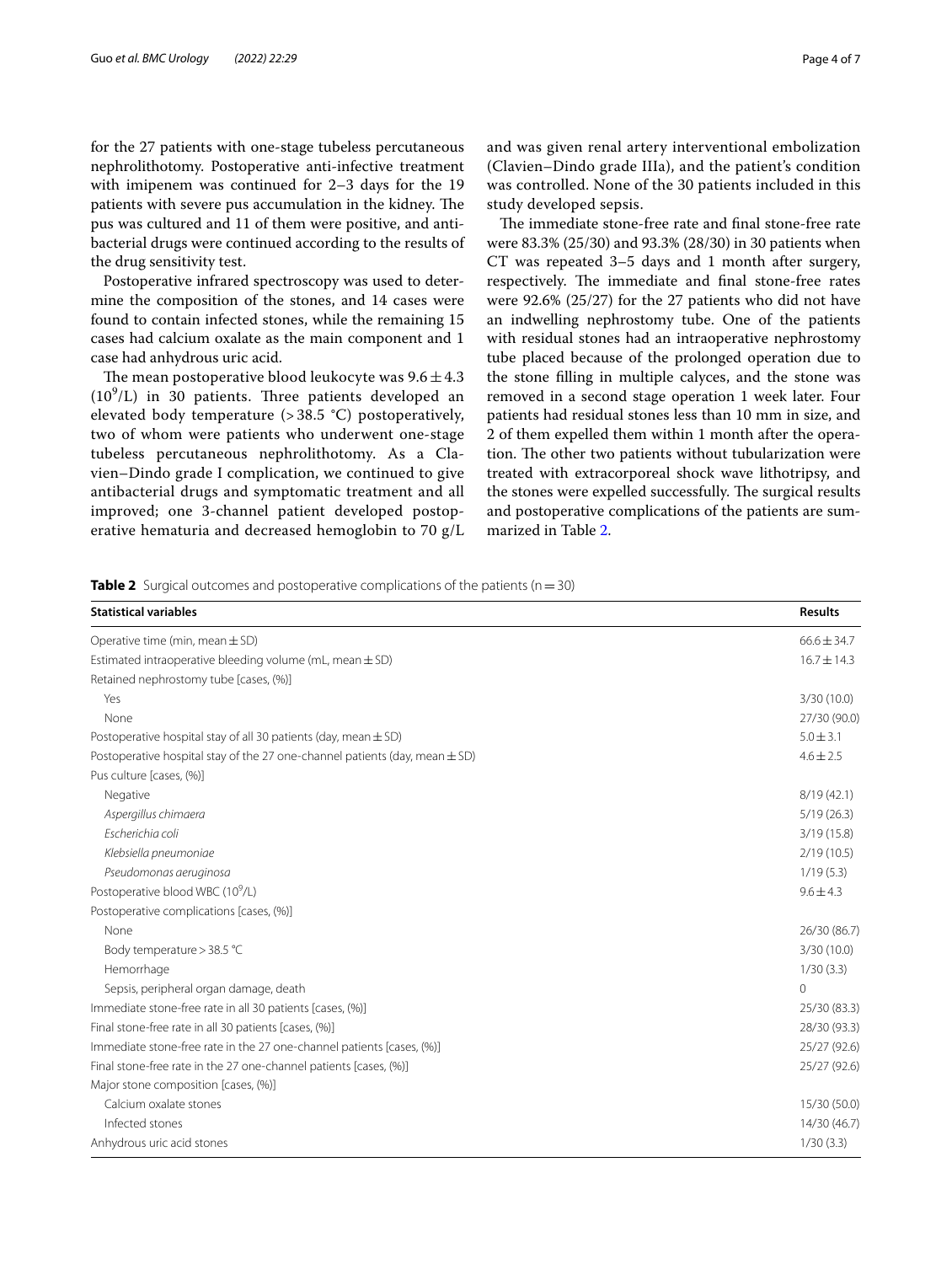## **Discussion**

Percutaneous nephrolithotomy has become the frst choice for the treatment of complex stones [[13](#page-6-7)], and postoperative drainage with a nephrostomy tube is routine. Bellman [[14\]](#page-6-8) frst introduced tubeless PCNL, which means that no nephrostomy tube is left in place after surgery. The advantages of tubeless PCNL are mainly refected in the obvious reduction of postoperative pain, the reduced need for analgesic drugs, and the shortening of the postoperative hospital stay and the time to return to normal activities. With the accumulation of surgical experience and the continuous development of surgical instruments, this procedure has been slowly accepted.

Previous treatment options for calculous pyonephrosis were based on staged surgery, and studies of onestage PCNL for calculous pyonephrosis have also been reported, but there are no previous reports on the application of tubeless PCNL in the treatment of calculous pyonephrosis. We frst proposed the concept of one-stage tubeless PCNL for the treatment of calculous pyonephrosis. However, this surgical option may be too aggressive for certain patients with obvious signs of infection. Therefore, in this study, we only share our experience of performing one-stage tubeless PCNL in patients with what we defne as asymptomatic calculous pyonephrosis.

The establishment of percutaneous renal channels requires identifcation of the target calyces and precise puncture of the target based on preoperative CT and intraoperative ultrasound exploration. In patients with more than two percutaneous renal channels, there is a relative increase in damage to the renal parenchyma, which can disrupt the barrier function of the collecting system, introducing the possibility of bacteria and their toxins entering the bloodstream, increasing the risk of postoperative infection [\[15\]](#page-6-9). In this study, nephrostomy tubes were placed for adequate drainage in patients with three and four channels.

After establishing percutaneous renal access, the F8.0/9.8 ureteroscope was introduced and connected to a negative pressure suction device commonly used in the operating room to clean up the pus by negative pressure suction and fully expose the required feld of view for lithotripsy, which is a simple, convenient, and economical method. Holmium laser and/or pneumatic ballast is applied for lithotripsy. During lithotripsy, a large number of bacteria are present within the stone and can enter the urinary collecting system. The operation time needs to be kept as short as possible, and for those found to have excessive stone load during lithotripsy, the operation needs to be conducted in two stages. After the frst stage, we place a nephrostomy tube and then perform a second stage operation later.

Hoslt et al. [\[16\]](#page-6-10) showed that the normal intrapelvic pressure is about 7.35 mmHg, and an intrapelvic pressure above 30 mmHg will lead to refux of the renal pelvic veins and lymphatic vessels. Thus, attention needs to be paid to timely intraoperative cleaning of the debris accumulated in the peel-away sheath to avoid obstruction of the perfusate outflow. This can cause intrapelvic hypertension, which can cause refux of bacteria and their toxins into the circulatory system, leading to the possibility of sepsis or even infectious shock [[17\]](#page-6-11).

An analysis of risk factors for the development of sepsis after calculous pyonephrosis surgery in one study found that intraoperative hypotension and emergency surgery were independent variables associated with intraoperative and postoperative urinary sepsis [[1\]](#page-5-0). We believe that it is feasible to perform tubeless PCNL in patients with calculous pyonephrosis who have no obvious preoperative signs of infection, no massive intraoperative bleeding, no intraoperative kidney perforation or severe urinary extravasation, and no ureteral injury or obstruction. This is because it is more in line with the concept of rapid postoperative recovery while ensuring safety and efectiveness, and it also reduces the fnancial pressure on the patient. In this study, the mean postoperative length of stay was  $4.6 \pm 2.5$  days in 27 patients with tubeless PCNL, which was increased to  $5.0 \pm 3.1$  days by the addition of 3 additional patients with indwelling nephrostomy tubes. Although this study was not as rigorous as a randomized controlled trial, we believe it has some reference value. However, to ensure the successful implementation of this treatment option, the operator needs to have extensive surgical experience, to master the lithotripsy technique to shorten the operation time, and to use antimicrobial drugs appropriately.

In patients with renal pus due to upper urinary tract stone obstruction, studies have shown that the incidence of postoperative urogenital sepsis ranges from 0.3–4.7% [[18\]](#page-6-12). To reduce the likelihood of serious infection, it is important to use antimicrobial drugs appropriately at all stages during the treatment process. In this study, 30 patients enrolled in the study had preoperative midstage urine cultures and only 11 were positive, which is consistent with Aron et al. [\[19](#page-6-13)], who reported that the preoperative rate of positive mid-stage urine cultures in patients with stony sepsis without signs of infection was <50%. For patients with positive urine cultures, we administered sensitive antibiotics based on drug sensitivity tests, and all patients with negative urine cultures were selected for empirical anti-infective treatment with broad-spectrum antibacterial drugs. Preoperative urine routine suggested that 8 patients were positive for nitrite, and 5 of them had positive urine culture for *Escherichia coli*. Since *Enterobacteriaceae* can convert nitrate to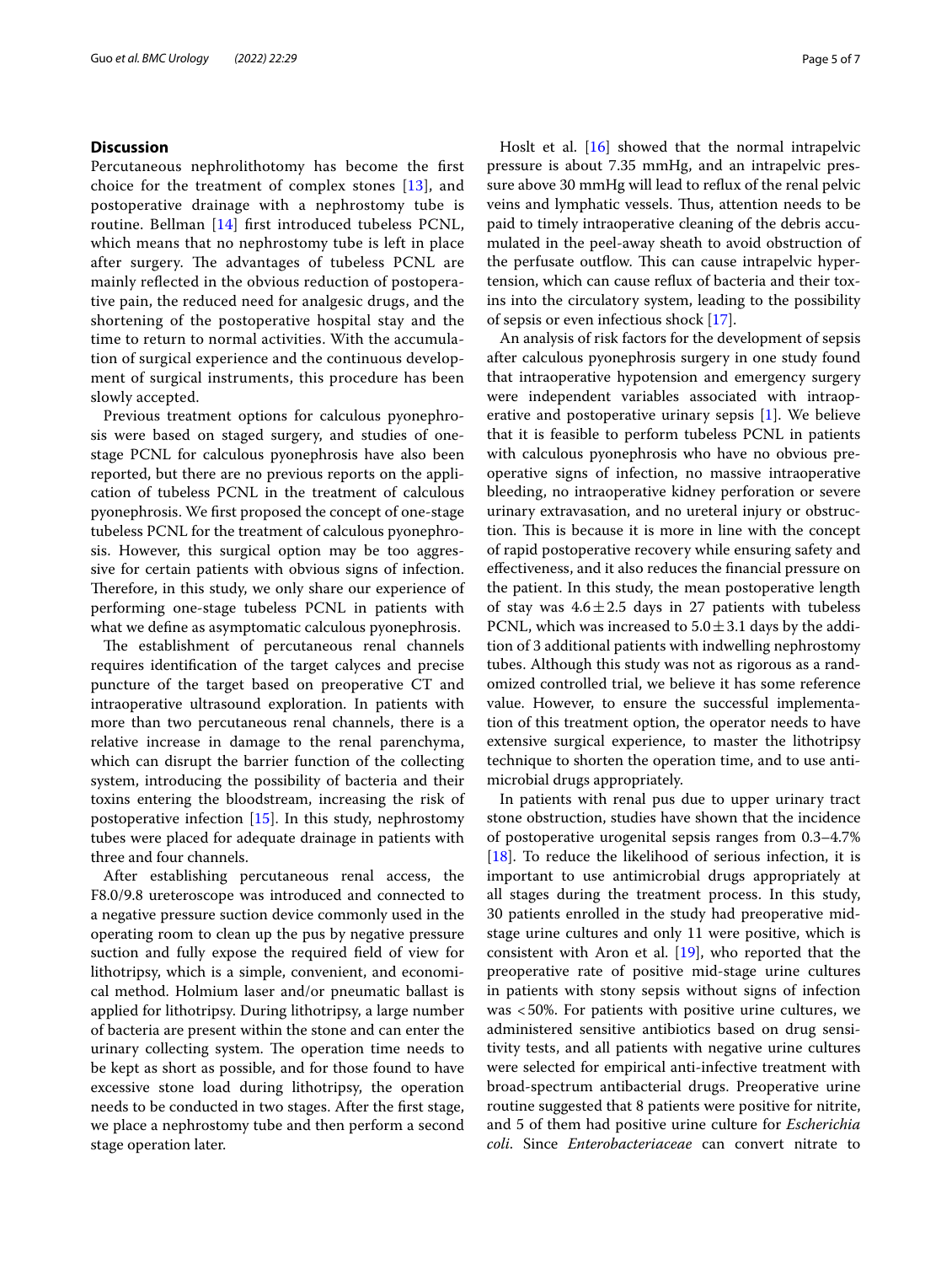nitrite [\[20\]](#page-6-14), the possibility of *E. coli* infection is higher in patients with positive preoperative nitrite and requires vigilance.

In this study, 30 patients were given 20 mg of furosemide and 10 mg of dexamethasone sodium phosphate injection in conjunction with preoperative anesthesia. Furosemide can reduce the refux and absorption of bacteria and their toxins due to intraoperative perfusion caused by intrapelvic hypertension by inhibiting renal tubular reabsorption and increasing the glomerular fltration rate. Dexamethasone has an anti-infammatory and antipyretic efect, and the combination of the two may reduce the incidence of urogenic sepsis after PCNL [\[21](#page-6-15)]. We gave imipenem intraoperatively to patients with renal pus, and considering the higher risk of sepsis, we continued imipenem treatment for 2–3 days postoperatively and then chose antibiotics to continue treatment according to the patient's drug sensitivity results. Although none of the patients in this study developed sepsis postoperatively, vigilance is required. Once a patient develops urogenital sepsis postoperatively, a combination of fuid resuscitation, anti-infection and removal of the source of infection is required[[22](#page-6-16)].

One-stage tubeless PCNL was performed in 27 of the 30 patients included in our center, and two patients developed postoperative fever, which we considered to be related to surgical stress, and both improved after symptomatic treatment was given. The immediate stone-free rate was 92.6% on repeat CT from 3 to 5 days after surgery, which was similar to the rate previously reported in the literature [\[10](#page-6-4)], and the fnal stone-free rate remained at 92.6% after 1 month. Extracorporeal shock wave lithotripsy was given to the patients with residual stones and the stones were successfully expelled. This is an exploratory study and all procedures were performed by the same experienced operator in our center. Our fndings have confirmed the effectiveness and safety of this surgical protocol.

To the best of our knowledge, this study is the frst to propose the idea of one-stage tubeless percutaneous nephrolithotomy for the treatment of calculous pyonephrosis, and the safety and efficacy of tubeless PCNL were initially confrmed in this study. However, this study still has some limitations. First, this is a single-center retrospective study and the presence of selection bias is inevitable, making it difficult to interpret our results more internationally and avoid bias altogether. The small sample size is another disadvantage, which makes the results we care about (complications, stone-free rate, etc.) likely to be inaccurate. A multicenter, large randomized controlled trial of one-stage percutaneous nephrolithotomy versus one-stage tubeless percutaneous nephrolithotomy for the treatment of calculous pyonephrosis is necessary to further evaluate the advantages and disadvantages of tubeless PCNL in the context of the major drawbacks of this study.

## **Conclusions**

In conclusion, for patients with calculous pyonephropathy who had no obvious signs of infection before surgery and were accidentally discovered during surgery, onestage tubeless percutaneous nephrolithotomy has good efficacy and safety.

#### **Acknowledgements**

Not applicable.

#### **Authors' contributions**

Conception and design: XC Acquisition of data: SG, XZ, FL, CS, YZ. Analysis and interpretation of data: SG, XZ, FL, CS. Drafting of the manuscript: SG, XZ, XC. Critical revision of the manuscript for important intellectual content: XC. Obtaining funding: XC. Supervision: XZ, XC. All authors read and approved the final manuscript.

#### **Funding**

This research was supported by the Shandong Medical and Health Science and Technology Development Plan Project (2017WS796).

#### **Availability of data and materials**

The raw datasets used and/or analyzed during the current study are available from the corresponding author on reasonable request.

#### **Declarations**

#### **Ethics approval and consent to participate**

This study was conducted in accordance with the principles of the Declaration of Helsinki, and the study protocol was approved by the ethics committee of the Afliated Hospital of Jining Medical University. Because of the retrospective nature of the study, patient consent for inclusion was waived.

#### **Consent for publication**

#### Not applicable.

#### **Competing interests**

We declare that there is no competing interests.

#### **Author details**

<sup>1</sup> Clinical Medical College of Jining Medical University, Jining 272000, Shandong, China. <sup>2</sup> Department of Urology, Affiliated Hospital of Jining Medical University, Jining 272000, Shandong, China.

#### Received: 10 November 2021 Accepted: 25 February 2022 Published online: 07 March 2022

#### **References**

- <span id="page-5-0"></span>Liang X, Huang J, Xing M, et al. Risk factors and outcomes of urosepsis in patients with calculous pyonephrosis receiving surgical intervention: a single-center retrospective study. BMC Anesthesiol. 2019;19(1):61.
- <span id="page-5-1"></span>2. Türk C, Petřík A, Sarica K, et al. EAU guidelines on interventional treatment for urolithiasis. Eur Urol. 2016;69(3):475–82.
- <span id="page-5-2"></span>3. Lai D, Xu W, Chen M, et al. Minimally invasive percutaneous nephrolithotomy with a novel vacuum-assisted access sheath for obstructive calculous pyonephrosis: a randomized study. Urol J. 2020;17(5):474–9.
- <span id="page-5-3"></span>4. Wang J, Zhou DQ, He M, et al. One-phase treatment for calculous pyonephrosis by percutaneous nephrolithotomy assisted by EMS LithoClast master. Chin Med J (Engl). 2013;126(8):1584–6.